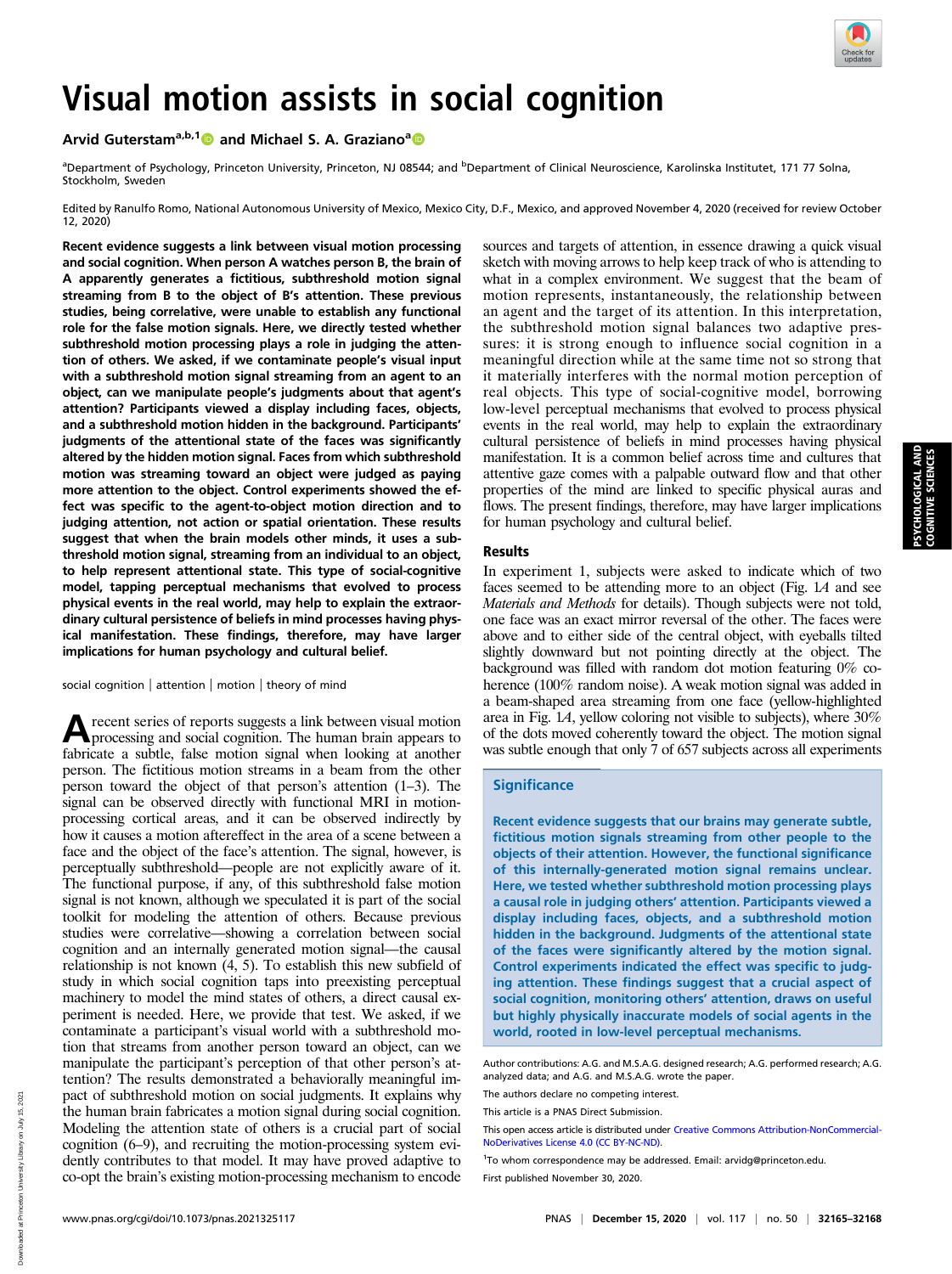

Fig. 1. The effect of motion on social cognition. (A) Subjects viewed two faces turned toward an object, presented on a background of random dot motion noise (0% dot coherence). In a region connecting one face to the object (yellow highlight, color not seen by subjects), 30% of dots moved coherently toward the object, constituting a subtle, subthreshold motion signal (98.9% of subjects reported being unaware of it). The beam extended from the left or right face on interleaved trials. In experiments 1 to 3, on each trial, subjects indicated which face they perceived as attending more to the object. In experiment 6, subjects indicated which person they perceived as more likely to reach for the object first. (B) The same except that motion was from object to face. (C) The same except compass needles replaced the faces and subjects reported which needle appeared to point more toward the object. (D) The proportion of congruent responses (responses in which the subjects selected the face or compass needle adjacent to the motion stream). Error bars represent 95% CI based on a bootstrap distribution. \*P < 0.05, \*\*P < 0.01. (E) Meta-analysis. An analysis of all data from experiments 1 to 3 combined is shown. A null distribution of group means was generated based on permutation testing (10,000 iterations) with shuffled condition labels. The red vertical line represents the true mean using the correct condition labels. (F) Between-group meta-analysis. An analysis of combined data from all test experiments (1 to 3) and all control experiments (4 to 6) created by generating two bootstrap distributions (10,000 iterations) is shown. exp, experiment.

(1.1%) reported being aware of it in a postexperiment survey (those 7 subjects were excluded from analysis). On half of the randomly interleaved trials, the beam emanated from the left head, and on the other half, it emanated from the right head. Subjects were tested using an online, remote platform (Prolific) (10) due to restrictions on research imposed by the coronavirus epidemic (see Materials and Methods for details of sample sizes and exclusion criteria).

Fig. 1D summarizes the results. In experiment 1 ( $n = 88$ ), subjects were more likely to choose the face from which the motion streamed toward the object (termed the "congruent face") than the face without motion streaming from it (the "incongruent face") (mean proportion of congruent responses, 53.0%; mean proportion of incongruent responses,  $47.0\%$ ;  $P = 0.006$  by permutation testing). Thus, the motion beam connecting the congruent face to the object, though not overtly noticed, made subjects 6% more likely to choose the congruent face rather than the incongruent face as directing more attention to the object. Experiment 2 was a replication that showed a similar result ( $n = 123$ ; mean proportion of congruent responses, 52.1%;  $P = 0.028$  by permutation testing). Experiment 3 was another replication  $(n = 68)$ ; mean proportion of congruent responses, 52.5%;  $P = 0.040$  by permutation testing). Fig. 1E shows an analysis combining experiments 1 to 3 ( $n = 279$ ). On average, subjects chose the congruent face 2.5% more often than the expected chance level of 50%, or, equivalently, subjects were 5.0% more likely to choose the congruent face over the incongruent face as directing more attention to the object (mean proportion of congruent responses,  $52.5\%$ ;  $P = 0.0002$  by permutation testing). The subthreshold motion signal had a significant effect on social decisions about other people's attention.

Experiment 4 was identical to experiments 1 through 3 except that the subthreshold motion was reversed, streaming from the central object to the face (Fig.  $1B$ ). The effect on social judgment disappeared (Fig. 1*D*;  $n = 87$ ; mean proportion of congruent responses, 50.8%;  $P = 0.257$  by permutation testing). This result suggests that the findings in experiments 1 through 3 were unlikely to be caused by low-level features of the motion stream or by the presence of motion on one side of the screen drawing subjects' attention or gaze more to one face.

Experiment 5 was identical to experiments 1 through 3 except that instead of faces, subjects saw two compass needles (Fig. 1C). The needles pointed downward to the same degree that the eyeballs had in the previous experiments. Subjects were asked which compass appeared to be pointed more directly to the object. The motion beam had no significant effect on responses ( $n = 80$ ; mean proportion of congruent responses,  $49.3\%$ ;  $P = 0.661$  by permutation testing). This result shows that the effect observed in experiments 1 through 3 was not the result of a low-level visual illusion in which the motion beam caused a general distortion in the perception of tilt angles.

Experiment 6 was identical to experiments 1 through 3 except for the instructions. Rather than judging attention, subjects were asked to judge which person seemed more likely to reach for the object first. The motion beam had no significant effect on responses ( $n = 80$ ; mean proportion of congruent responses, 50.5%;  $\hat{P} = 0.379$  by permutation testing). The result obtained in experiments 1 through 3 was therefore specific to judging the attention of agents, not the actions of agents, even potential actions that involve a motion from the agent toward the object, such as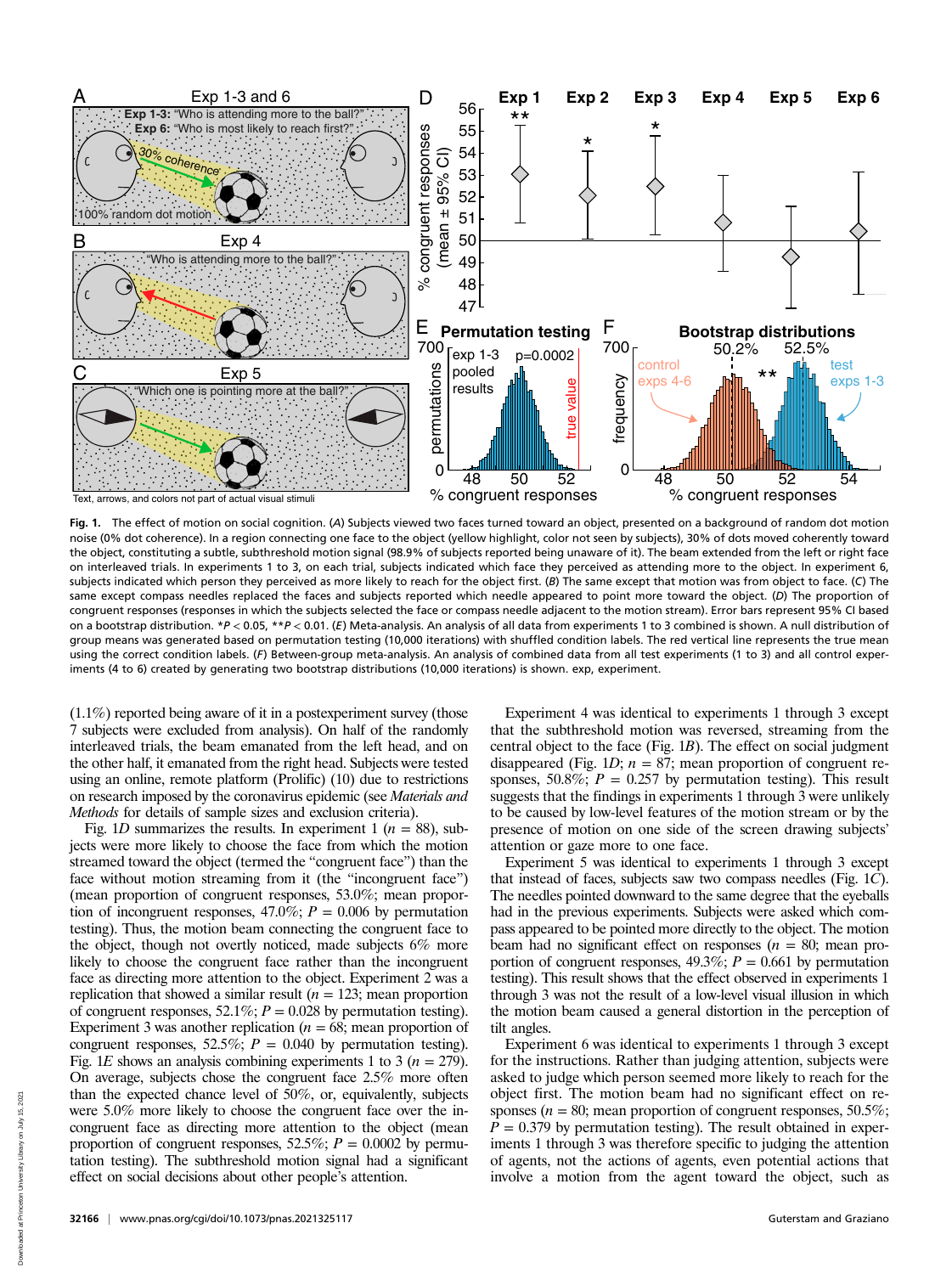reaching. Because the stimuli were identical to those in experiment 1, the result also suggests that the effect cannot be explained by the motion beam biasing the subject's attention in any simple manner or by any other simple or low-level feature of the visual display.

Fig. 1F shows an analysis of all six experiments, comparing the three control conditions (experiments 4 to 6,  $n = 247$ ) to the three attention beam conditions (experiments 1 to 3,  $n = 279$ ). The mean proportion of congruent responses was significantly greater for the attention beam distribution than for the control distribution (52.5% versus 50.2%,  $P = 0.008$  by bootstrap testing). In the control experiments, subjects were 0.4% more likely to pick the congruent choice than the incongruent choice, whereas in the attention beam experiments, subjects were 5.0% more likely to pick the congruent choice than the incongruent choice.

## **Discussion**

Our results demonstrate that it is possible to manipulate people's perception of an agent's attentional state in a predictable manner by artificially introducing a subthreshold motion signal emanating from that agent and streaming toward an object. The control experiments suggest that the effect cannot be explained by factors such as low-level features of the motion stream (experiments 4 and 6), a low-level visual illusion in which the motion stream distorts the general perception of angles (experiment 5), the subjects covertly thinking about any active relationship between the face and the object (experiment 6), and the subject's attention being biased toward one choice by the motion beam (experiments 4 to 6). Instead, the effect appears to be specific to judging a face, when the motion flows specifically from the face to the object, and when the subjects judge the attention state of the face. The finding suggests that motion plays a causal role in coding other people's attention by enhancing or highlighting the directional connection between agent and object. The finding helps explain why the human brain generates a motion signal when processing other people's attentive gaze (2, 3). The link between social cognition and motion processing is not an epiphenomenal trait but rather a useful mechanism that facilitates the tracking of other people's attention. It is an example of how the brain can construct models of the world that serve some adaptive behavioral function, even if those models are not physically accurate depictions of the world. A prediction to be tested in future experiments is that the brain will rely more heavily on this motion-highlighting mechanism in complex social environments that require simultaneous tracking of multiple sources and targets of attention.

#### Materials and Methods

Participants. For each experiment, participants were recruited through the online behavioral testing platform Prolific (10). Using the tools available on the Prolific platform, we restricted participation such that no subject could take part in more than one of our experiments. Thus, all subjects were naive to the paradigm when tested. All participants indicated normal or corrected-to-normal vision, English as a first language, and no history of mental illness or cognitive impairment. All experimental methods and procedures were approved by the Princeton University Institutional Review Board, and all participants confirmed that they had read and understood a consent form outlining their risks, benefits, compensation, and confidentiality and that they agreed to participate in the experiment. Each subject completed a single experiment in a 3- to 5-min session in exchange for monetary compensation. As is standard for online experiments, because of greater expected variation than for in-laboratory experiments, relatively large numbers of subjects were tested. A target sample size of 100 subjects per experiment was chosen arbitrarily before data collection began. Because of stringent criteria for eliminating those who did not follow all instructions (see below), initial total sample sizes were larger than 100, and final sample sizes for those included in the analysis varied between experiments (experiment 1,  $n_{\text{total}} = 107$ ,  $n_{\text{included}} = 88$ , 36 female, mean age 29 [SD, 11]; experiment 2,  $n_{\text{total}} = 153$ ,  $n_{\text{included}} = 123$ , 58 female, mean age 34 [SD, 14]; experiment 3,  $n_{\text{total}} = 103$ ,  $n_{\text{included}} = 68$ , 22 female, mean age 27 [SD, 9]; experiment 4,  $n_{\text{total}} = 106$ ,  $n_{\text{included}} = 87$ , 36 female, mean age 29 [SD, 11]; experiment 5,  $n_{\text{total}} = 108$ ,  $n_{\text{included}} = 80$ , 22 female, mean age 25 [SD, 8]; experiment 6,  $n_{\text{total}} = 102$ ,  $n_{\text{included}} = 80$ , 35 female, mean age 27 [SD, 9]).

Exclusion Criteria. Subjects were excluded based on a set of predefined criteria. On average, across all six experiments, the exclusion rate was 23% (experiment 1,  $n_{\text{excluded}} = 19$  [18%]; experiment 2, 30 [20%], experiment 3, 35 [34%]; experiment 4, 19 [18%]; experiment 5, 28 [26%]; experiment 6, 22 [22%]). The most common reason for exclusion was failure to pass the instructional manipulation check (IMC) (experiment 1, 18; experiment 2, 25; experiment 3, 34; experiment 4, 17; experiment 5, 28; experiment 6, 18). The IMC was adapted from ref. 11 and was included to ensure that subjects read and adequately understood the instructions. It consisted of the following sentence inserted at the end of the instructions page: "In order to demonstrate that you have read these instructions carefully, please ignore the 'Continue' button below, and click on the 'x' to start the practice session." Two buttons were presented at the bottom of the screen, "Continue" and "x," and clicking on "Continue" resulted in a failed IMC. Because the intent was for subjects to judge the two faces carefully, we also excluded people with fast (<500 ms) average response times (experiment 1, 1; experiment 2, 0; experiment 3, 0; experiment 4, 1; experiment 5, 0; experiment 6, 0) and subjects who missed (failed to respond within 5 s) more than 30% of trials (experiment 1, 0; experiment 2, 2; experiment 3, 1; experiment 4, 0; experiment 5, 0; experiment 6, 0). One subject in experiment 2 was excluded due to software failure during testing. Finally, subjects who, in the postexperiment survey, reported awareness of the coherent dot motion were excluded from analysis (experiment 1, 0; experiment 2, 2; experiment 3, 0; experiment 4, 1; experiment 5, 0; experiment 6, 4).

Apparatus. After agreeing to participate, subjects were redirected to a website where stimulus presentation and data collection were controlled by custom software based on Hypertext Markup Language, Cascading Style Sheets, JavaScript (using the jsPsych javascript library (12)), and PHP: Hypertext Processor. Subjects were required to complete the experiment in full-screen mode. Exiting full screen resulted in the termination of the experiment and no payment. Because the visual stimuli were rendered on participants' own web browsers, viewing distance, screen size, and display resolutions varied. We therefore report stimulus dimensions below using pixel (px) values.

Visual Stimuli. The visual stimuli (1280 px wide  $\times$  370 px high) were created using MATLAB (MathWorks) and then converted to high-resolution, high–frame-rate video files for presentation online. Images of two identical, mirror-reversed cartoon faces (250 px wide  $\times$  273 px high), located equidistant on either side of a central circular object (200 px diameter), were presented on top of a random dot motion stimulus and a gray (red: 210, green: 210, blue: 210) background (Fig. 1A). The faces were located slightly (90 px) above the object, making the angle between the eyes of the faces and the object 21°. The pupils of the eyeballs were tilted down only 6°, creating an ambiguous impression of whether the faces were looking at the object or not. To increase the variety of the visual stimuli across trials (to prevent subject boredom), we used one of four different objects in each trial: a soccer ball, a pizza, a beach ball, or a dartboard.

The random dot motion stimulus featured black dots. Dot size was 2 px. Dot density was 30 per 100 px  $\times$  100 px square. Dot speed was 95 px/s. Dot lifetime was 200 ms. Motion direction of dots was 100% random across the entire display, except for an area forming the "beam" connecting one face to the object (yellow area, Fig. 1A). Within the beam area, 30% of the dots moved in a coherent direction toward the object (21° downward motion in experiments 1 to 3 and 5 to 6) or toward the face (21° upward motion in experiment 4), while 70% of the dots moved in random directions. The 30% coherence level was chosen based on the results of a pilot experiment ( $n = 7$ ) conducted in the laboratory, showing that this motion signal was below the threshold of awareness (none out of seven subjects reported being aware of the coherently moving dots while performing the task).

The visual stimuli generated in MATLAB were converted to video files using on-screen recording software capturing 60 frames per second. The videos were edited in Final Cut Pro (Apple Inc.) to generate one video clip per trial type, the size of which was ∼20 MB per video. The videos used in all experiments are available at [https://figshare.com/articles/dataset/Visual\\_](https://figshare.com/articles/dataset/Visual_motion_assists_in_social_cognition/12665078/1) [motion\\_assists\\_in\\_social\\_cognition/12665078/1](https://figshare.com/articles/dataset/Visual_motion_assists_in_social_cognition/12665078/1) (13). During playback, the video encompassed 90% of the width of the subject's computer screen (which ran the experiment in full-screen mode).